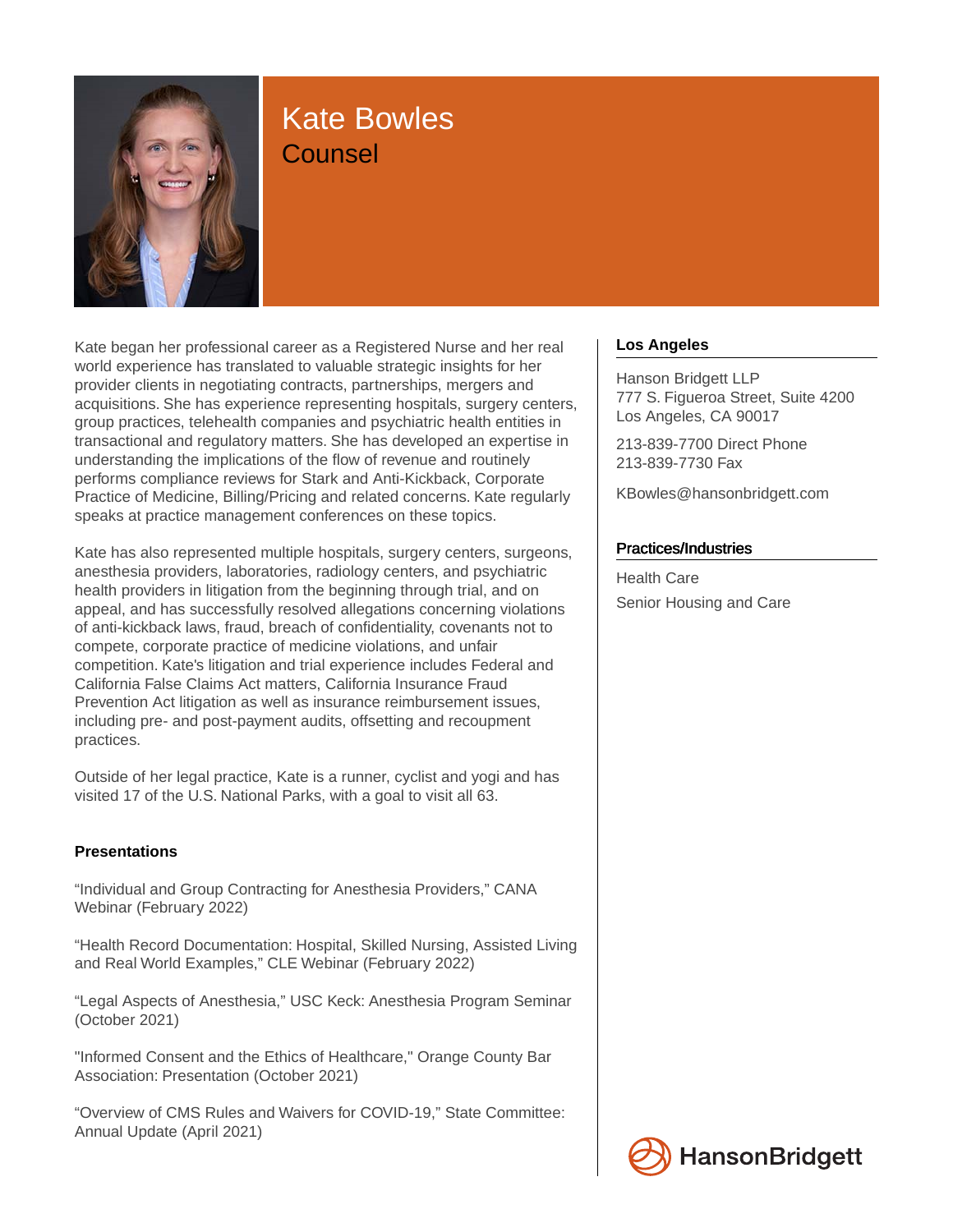

"Informed Consent and Planning for Incapacity," Pepperdine Law: Bioethics Seminar (February 2021)

UPENN: School of Nursing Alumni-Student Panel (January 2021)

"Laws Affecting Anesthesia Practice," USC Keck: Anesthesia Program Seminar (October 2020)

"CMS' Updates to Stark and Anti-Kickback Law," Compliance Group: Health Care Compliance Association Annual Meeting and Compliance Perspective Podcast (March and May 2020)

"Targeting Healthcare Provider Employment Concerns: Navigating COVID-19 Issues," State Committee: YouTube Video (March 2020)

"Hello from the Other Side: What Litigators and Transactional Attorneys Wish the Other Knew," LACBA: Healthcare Law Section (February 2020)

"Fundamentals of Independent Anesthesia Practice," Anesthesia Group: California Association of Nurse Anesthetists Annual Meeting (October 2019)

"Laws Affecting Anesthesia Practice," USC Keck: Anesthesia Program Seminar (October 2019)

"Fundamentals of Independent Anesthesia Practice," Anesthesia Group: California Association of Nurse Anesthetists Annual Meeting (March 2019)

"Ethical Issues in Healthcare Decision Making," Pepperdine Law: Advanced Wills and Trusts Seminar (October 2019)

## **Honors & Awards**

Southern California Rising Star and Top Women Lawyers, SuperLawyers (2018–2022)

The Best Lawyers in America© Ones to Watch, Healthcare Law (2021–2022)

#### **Professional Affiliations**

California Lawyers Association (CLA) Health Law Committee, Co-Chair

ProVisors Santa Monica IV, Host

UPENN Nursing Virtual Interview Committee, Co-Chair

### **Academic Distinctions**

Journal National Association Administrative Law Judiciary, Editor-in-Chief

Dalsimer Moot Court Competition, Semifinalist

CALI Excellence for the Future Award in Bioethics